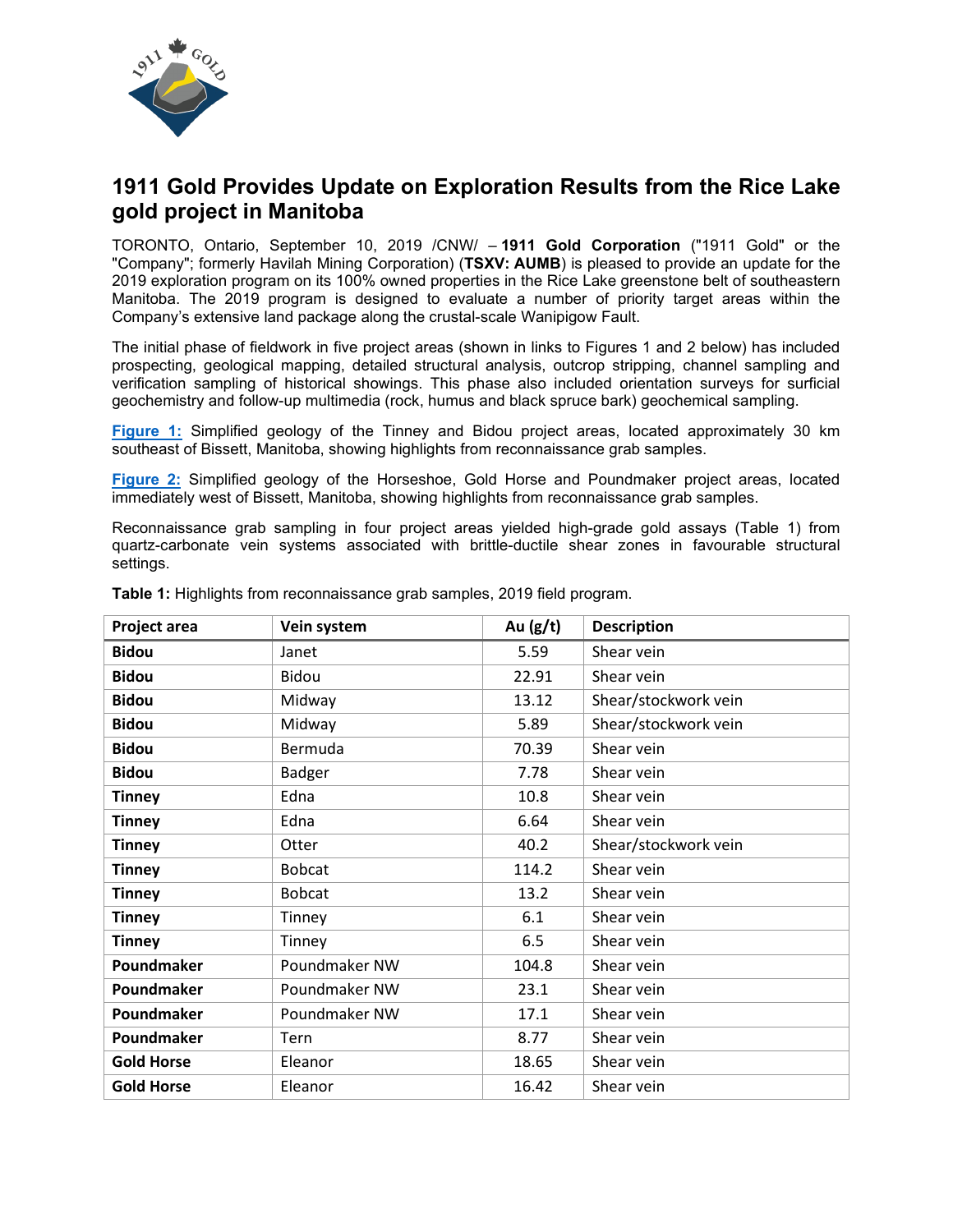

Dr. Scott Anderson, Vice President, Exploration, commented, "*The 2019 field program is producing exciting results from several project areas that were identified from existing datasets and re-evaluated using our updated exploration model. We look forward to advancing several targets to drill-ready status and systematically applying our methodology to other, less explored, areas of the Rice Lake belt*".

At the Tinney and Bidou projects, gold bearing quartz veins are hosted by shears within and along the margins of felsic porphyry dikes and layered gabbro sills that intrude chemically-favourable (iron-rich) basalt flows in the hinge and southern limb of a regional-scale structural dome referred to as the Beresford Lake anticline. High-grade values have been obtained from concordant shears in the limb of the fold and discordant shears in the hinge, and have been traced in outcrop up to 800 m along strike.

At the Poundmaker project, gold bearing quartz veins are hosted by northwest and northeast-trending shears that appear to be controlled by mafic dikes in a large tonalite pluton. The principal shear, which extends more than 2.5 km along strike in a northwesterly direction, has returned high-grade gold values from grab samples of quartz-sulphide veins, most notably where the shear expands to 20 m in thickness.

Surface results obtained to date align with historical data and the Company is continuing fieldwork to define the geometry of the mineralized shears and local-scale controls on vein emplacement to enable drill targeting. Surficial geochemical surveys are ongoing to evaluate the lateral extents of these shears.

High-resolution aeromagnetic and LiDAR data, covering roughly 21,500 and 13,400 hectares respectively, over newly acquired claim blocks at the eastern and western extents of the land package have been merged with historical datasets to facilitate ongoing geological mapping, compilation and structural analysis. This new data indicates the existence of favourable geology, complex fold structures, and second- or third-order splays of the Wanipigow Fault in historically underexplored areas of the Rice Lake belt.

Major gold occurrences in the belt, including the True North mine at Bissett, Manitoba, with approximately 2 million ounces of historical gold production, are generally associated with brittle-ductile shear zones that splay off the Wanipigow Fault – similar to other major gold districts in the Archean Superior Province.

## **Future Exploration Plans**

With the positive results obtained from this initial fieldwork, the Company expects to drill up to 10,000 metres in Q4 2019 and Q1 2020, focusing on targets identified during the 2019 field season. Work permit applications for surface diamond drilling of eight targets have been submitted to Manitoba Sustainable Development and are currently pending. The Company will also continue to refine project-scale targets in 'greenfields' portions of the Rice Lake belt.

### **QA/QC Protocols**

Sample processing and assay data are monitored through the implementation of a quality assurance/quality control program designed to follow industry best practices. The gold content of grab samples described herein was initially determined by fire assay at the True North complex. Coarse rejects from this processing were then sealed in plastic bags, placed into rice bags secured with numbered tags, and packed into totes for shipping to a certified laboratory for check assay. A formal chain-of-custody procedure was adopted for security of samples. The coarse rejects were submitted to TSL Laboratories Inc. in Saskatoon, Saskatchewan for preparation by crushing to 70% passing 1.7 mm, riffle splitting to obtain 250 g aliquots, and pulverizing to 95% passing 106 microns. Sample pulps were analyzed for gold by a 30 g fire assay and AAS finish. For samples returning >10 ppm Au, a cut of the original pulp was reassayed with a gravimetric finish. Certified standards, non-certified blanks and field duplicates were inserted into the sample stream at regular intervals, such that QA/QC accounted for about 10% of the total samples. Results were evaluated for accuracy, precision and contamination. Gold assay results reported herein were completed by TSL Laboratories Inc.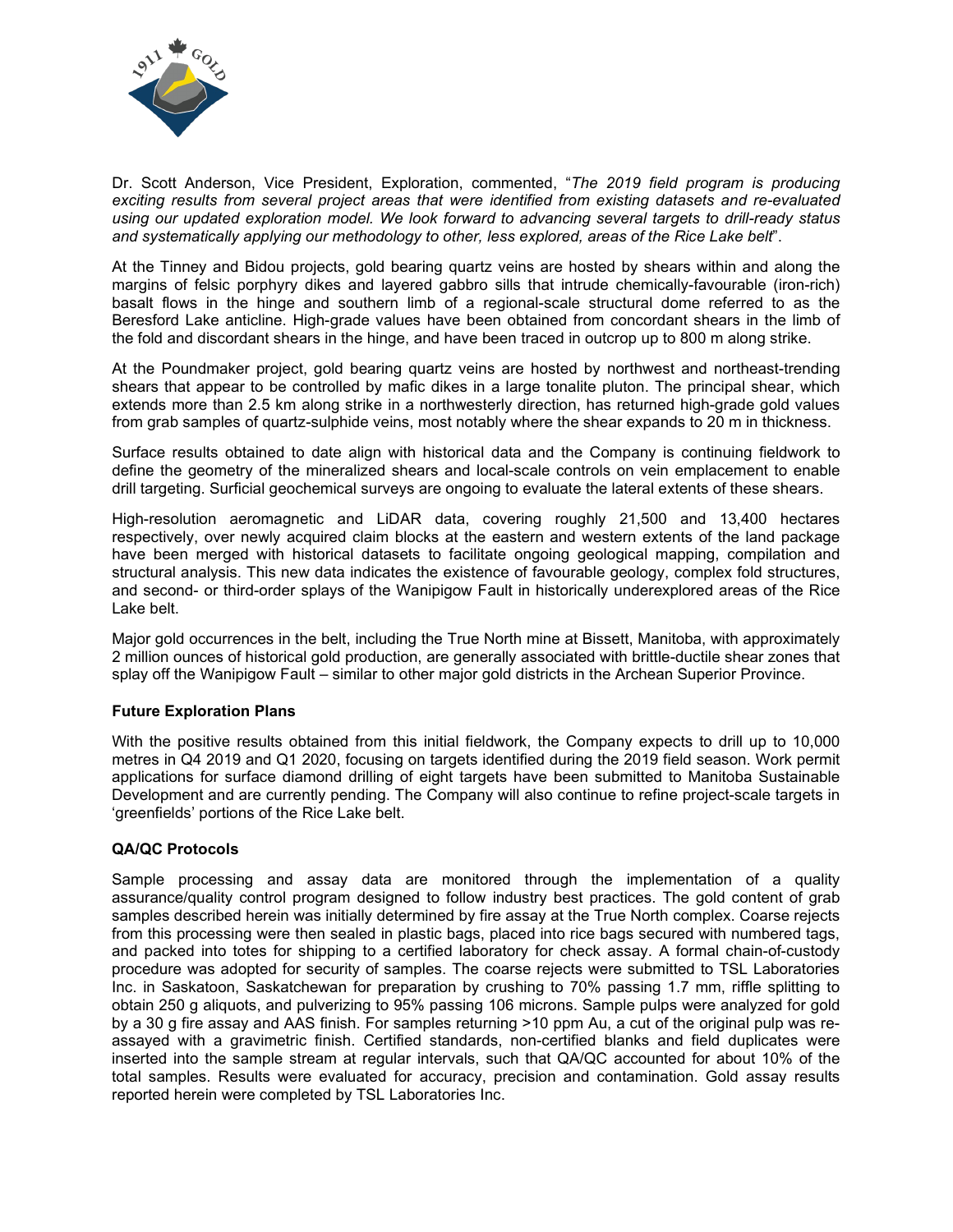

### **Qualified Person Statement**

Technical information in this news release has been reviewed and approved by Dr. Scott Anderson, Ph.D., P.Geo., the Company's Vice President, Exploration, and "Qualified Person" as defined by Canadian National Instrument 43-101 – Standards of Disclosure for Mineral Projects.

#### **About the Rice Lake greenstone belt**

The Rice Lake greenstone belt is situated at the western extent of the Uchi Subprovince of the Archean Superior Province, approximately 150 kilometres northeast of Winnipeg, Manitoba and 110 kilometres west of Red Lake, Ontario. It represents the western extension of the Red Lake and Birch-Uchi greenstone belts in Ontario, which have collectedly produced in excess of 30 million ounces of gold. Like the Red Lake belt, the Rice Lake belt records more than 300 million years of magmatism, sedimentation and orogenic activity along the south margin of the North Caribou Terrane – the ancient nucleus of the western Superior Province. Additionally, the Rice Lake belt is bounded by crustal-scale faults and contains fault-controlled basins of 'Temiskaming-like' fluvial-alluvial clastic rocks, which are important empirical guides to areas of high potential for orogenic gold deposits of the type found elsewhere in the Superior Province, most notably in the Timmins camp (Abitibi greenstone belt) in Ontario.

### **About 1911 Gold Corporation**

1911 Gold is a junior gold producer and explorer that owns the True North mine and mill complex, and is currently reprocessing historic tailings on a seasonal basis. In addition to operating True North in Bissett, Manitoba, 1911 Gold holds approximately 54,000 hectares of highly prospective land within and adjacent to the Rice Lake greenstone belt. 1911 Gold believes its land package is a prime exploration opportunity, with potential to develop a mining district centred on its True North facility. The Company also owns the Tully project near Timmins, Ontario, and intends to focus on both organic growth opportunities and accretive acquisition opportunities in North America.

1911 Gold's True North complex and exploration land package are located within the traditional territory of the Hollow Water First Nation, signatory to Treaty No. 5 (1875-76). 1911 Gold looks forward to maintaining open, co-operative and respectful communication with the Hollow Water First Nation in order to build mutually beneficial working relationships.

#### ON BEHALF OF THE BOARD OF DIRECTORS

Ron Clayton President and CEO

### **For more information, please contact:**

Scott Anderson, Ph.D., P.Geo Vice President, Exploration (204) 792-7194 [sanderson@1911Gold.com](mailto:sanderson@1911Gold.com) [www.1911Gold.com](http://www.1911gold.com/)

### **CAUTIONARY STATEMENT REGARDING FORWARD-LOOKING INFORMATION**

This news release may contain forward-looking statements. Often, but not always, forward-looking statements can be identified by the use of words such as "plans", "expects" or "does not expect", "is